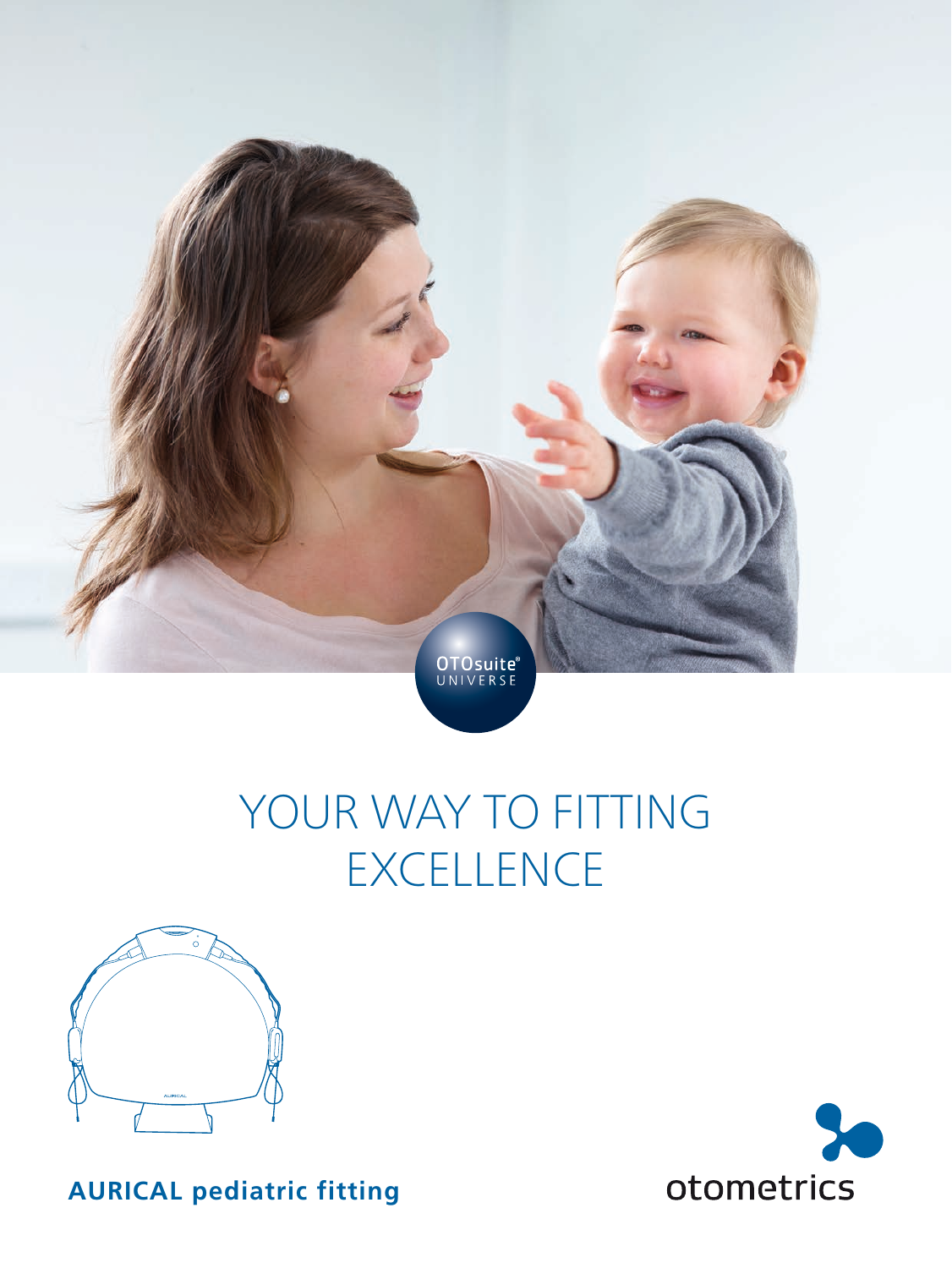## COUPLER BASED FITTING

### **Minimal footprint. Maximum benefit**



**Unique:** The innovative vertical design combines a small footprint with an extensive feature set and ease-of-use for Coupler Based Fitting using RECD and carrying out IEC/ANSI tests.



#### **An efficient tool for everyday use**

Fitting children is a very important part of clinic services. Practical issues frequently affect the efficiency and quality of these services. Here is how we have addressed them…

First of all, the workflow for Coupler Based Fitting has become a smooth one. AURICAL® and OTOsuite® constitute an intuitive fitting system that helps you work efficiently. Flexible user test designs with predefined measurement sequences allow you to do coupler based fitting your way. OTOsuite includes the most current fitting prescriptions such as NAL NL2 and DSL 5.0, but also gives you the option of adding your own protocols to the test library. FitAssist tools support you during your work.

AURICAL HIT can operate independently of the other AURICAL elements. Or you can connect it to AURICAL Aud, or simply directly to your computer running OTOsuite.

### **THE FACTS**

- RECD made extremely easy
- Binaural collection of ear response
- Remote control of ear response
- Wireless FreeFit for flexible positioning
- OnePosition easy handling of HI
- User configurable tests and sequencing
- OnTarget™ FitAssist tool
- Verification of wireless technology
- Custom signals and target curves
- Optional probes with long cables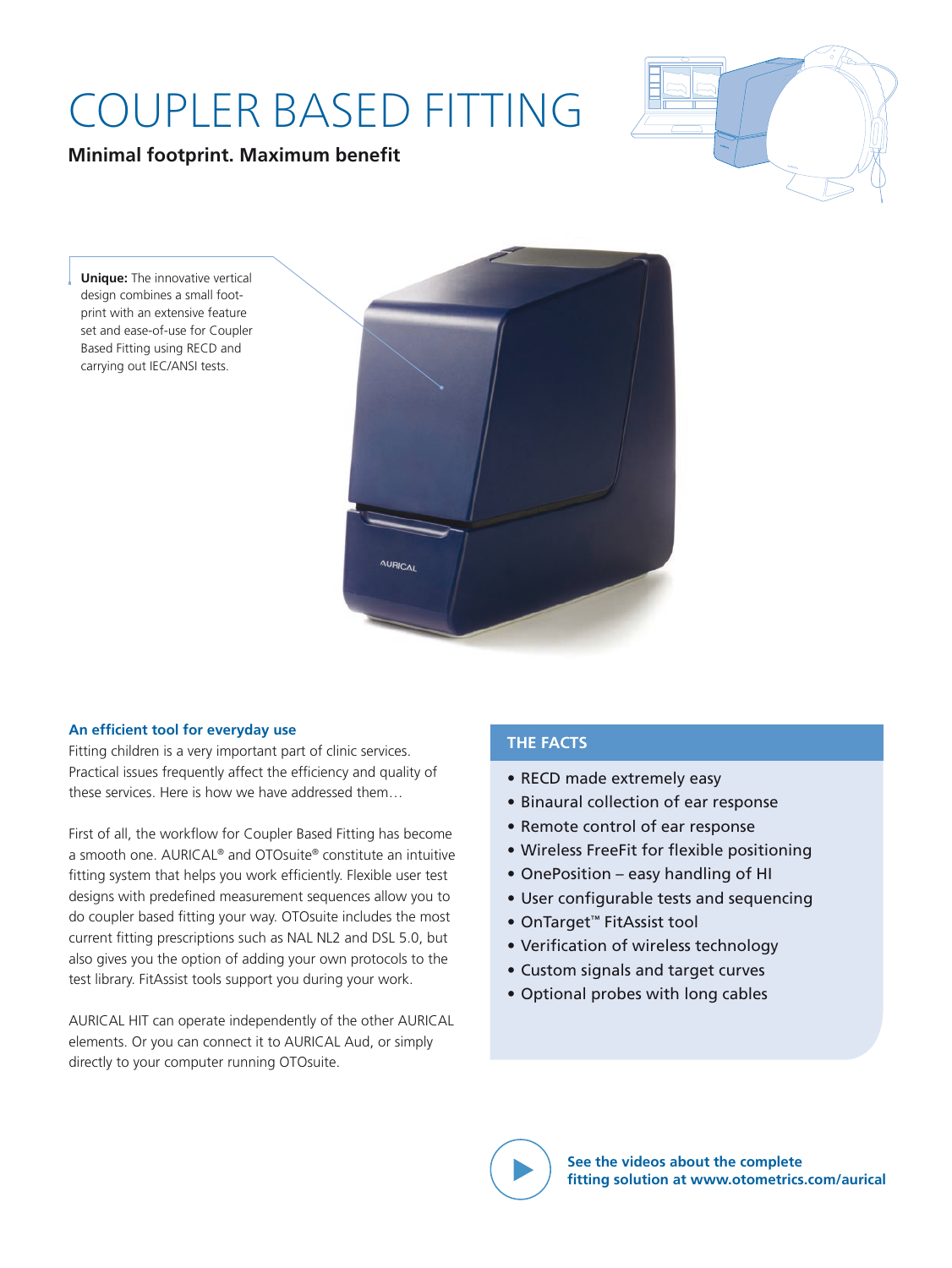

*AURICAL FreeFit with long probes let you place the FreeFit without regard to the child's position.*



*RECD measurements made easy with binaural and remote controlled collection of ear response.*

#### **Get more benefits with PMM**

For the real ear part, AURICAL FreeFit and PMM (Probe Microphone Measurements) offer unique benefits. Even with difficult patients, you have a better chance to base your fitting on measured data as you can collect the ear response part of the RECD binaurally. In addition, you can start the measurement of the ear response without having to be near the computer – just press a button on the wireless FreeFit to start the measurement. Simple things like the ability to copy a measured RECD to the opposite ear when ear responses are assumed similar, or easy application of previously measured RECDs to a current session can mean huge time savings.

Furthering the efficiency of RECD measurements in AURICAL, the coupler values are stored in the AURICAL FreeFit probes. This means that the coupler portion of the RECD doesn't have to be measured with every patient. In fact, the coupler doesn't need to be present during the real ear portion.

RECD measurements can then be easily used in Coupler Based Fitting. OTOsuite software allows you to apply essentially the same workflow within the software whether a fitting is being carried out on the ear or in the coupler. It is as simple as

switching between real ear and coupler mode. OTOsuite handles all conversions and compensations necessary to ensure accuracy.

#### **HIT with OnePosition – easy handling of HI**

For the coupler part, AURICAL HIT is easy to use. The **OnePosition** method makes it simple to place the HI correctly inside the chamber. What's more, the small footprint saves space in small offices. HIT is a separate unit independent from other AURICAL components and powered from a USB connection, so you can place it wherever you want.

#### **Designed for wireless hearing instruments**

AURICAL HIT was made for wireless HIs and has compatibility for wireless programming interfaces. The optional Ear-2-Ear verification kit makes inter-device communication easier than ever, ensuring maximum benefit from HIs as well as accessories.

Coupler Based Fitting is a must for sites serving pediatric patients. But even for the adult population, conducting dynamic Coupler Based Fitting facilitates accurate pre-programming for HIs and allows more time for counseling during the fitting session.